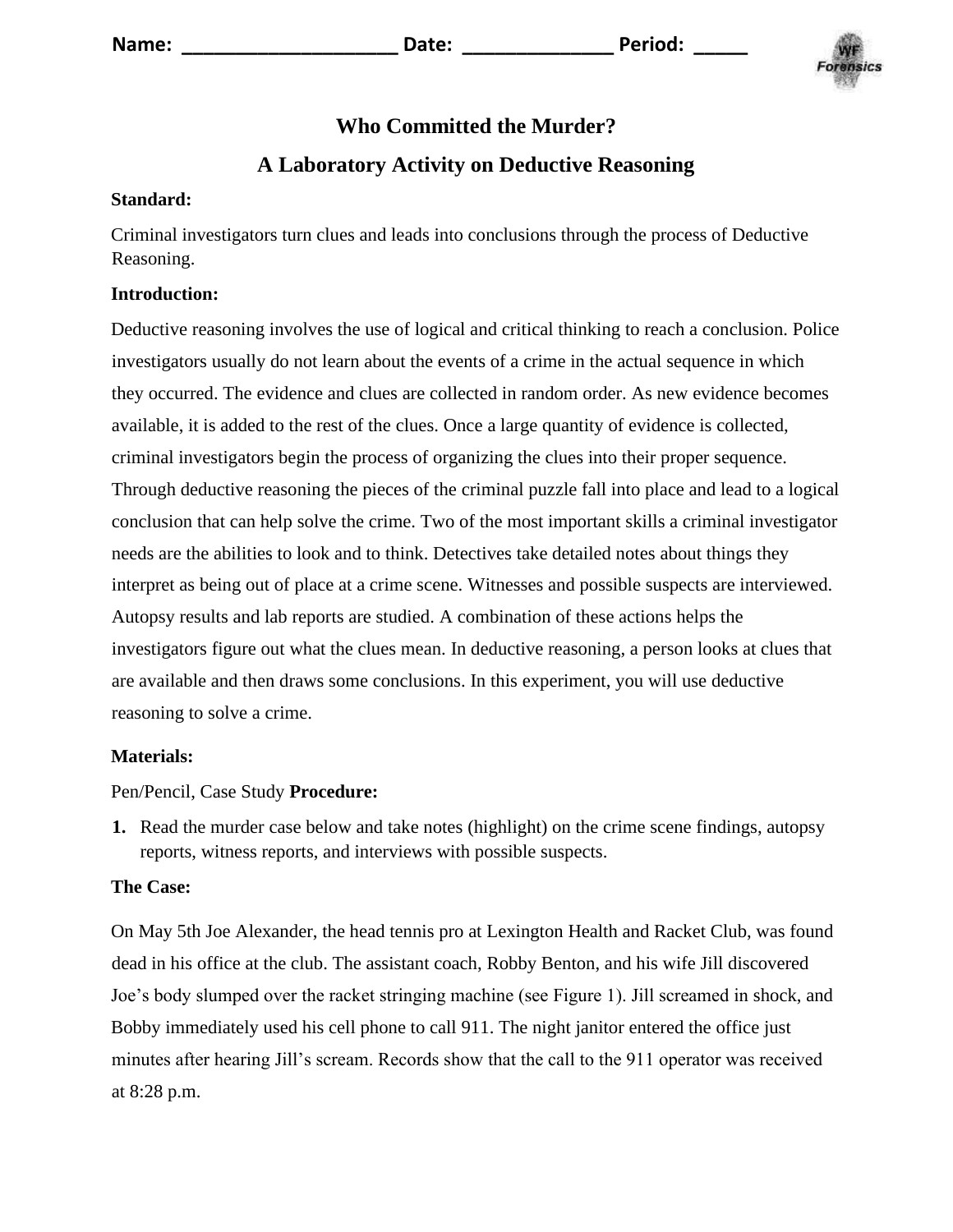Name: \_\_\_\_\_\_\_\_\_\_\_\_\_\_\_\_\_\_\_\_\_\_\_\_\_\_\_\_\_\_ Date: \_\_\_\_\_\_\_\_\_\_\_\_\_\_\_\_\_\_\_\_\_\_\_\_\_ Period: \_\_\_\_\_\_





**2.** Read the notes from the crime scene:

Police and ambulance arrived at the club at 8:42 p.m.

Joe Alexander was pronounced dead at 8:49 p.m. As police investigators carefully surveyed the crime scene, they made the following notes:

- Several strands of racket string were wrapped around Joe's neck.
- Joe's body was draped face down over the racket stinging machine.
- Two blonde hairs and four white hairs were recovered from Joe's clothing.
- Joe's height is 5 feet (ft), 6 inches (in.), and he has dark brown hair.
- Joe is wearing size 8 tennis shoes, white tennis shorts, and a white club T-shirt.
- A red piece of fabric was recovered from a rough edge of the racket stringing machine.
- Joe has a scab over the bridge of his nose and some faint marks that appear to be scratches on his face.
- A set of muddy footprints, men's size 10 or women's size 11, were found on the carpet between the outside door and entrance to Joe's office.

### **Interview with Joe's employer, Lance Johnson:**

• Joe coaches the club's most competitive woman's tennis team.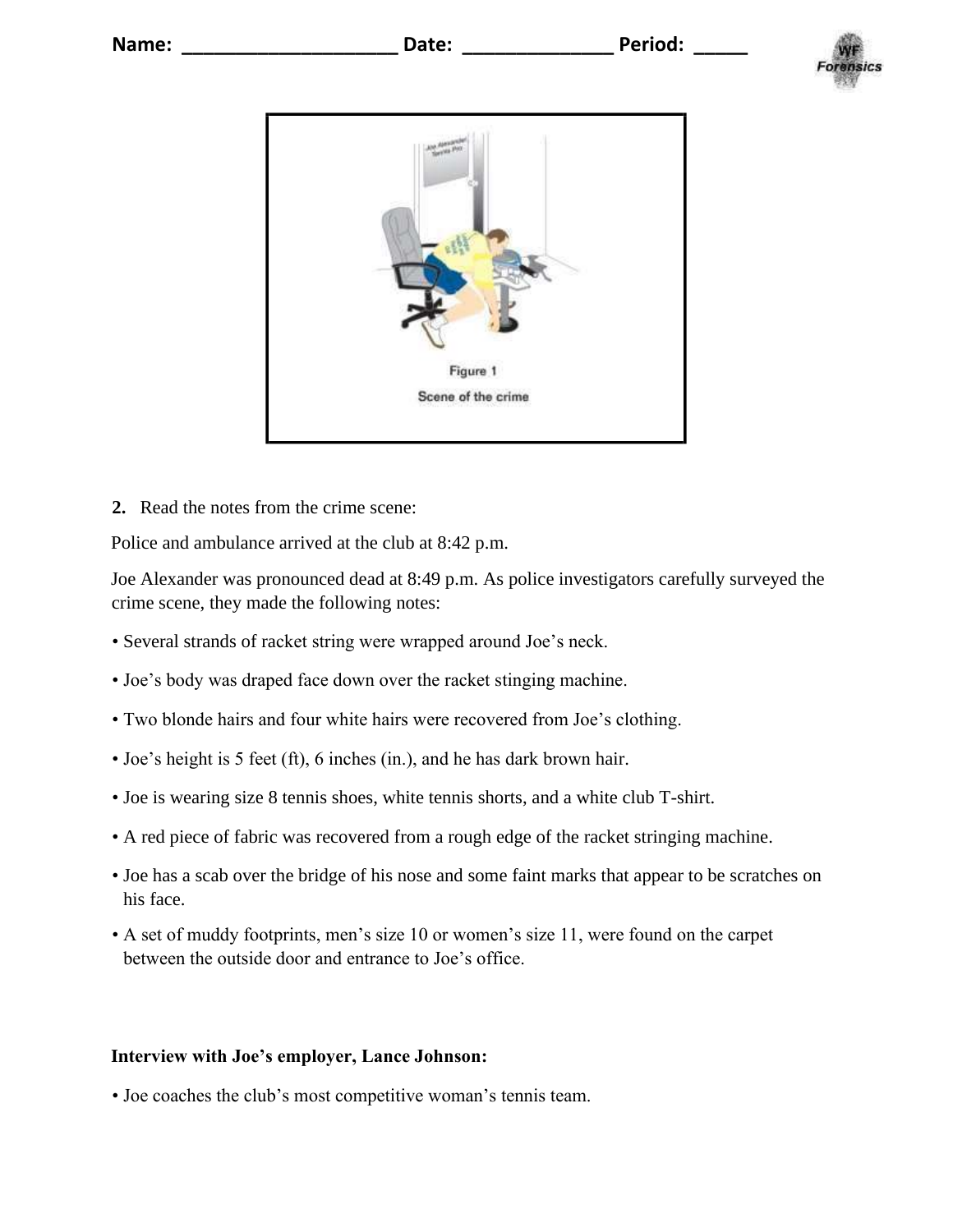

- The team practices every Thursday night from 6:00 p.m. until 7:00 P.M. at the club and plays matches at 1:00 p.m. on Sunday afternoons at various locations around town.
- There are ten women on the team. The best eight players play each Sunday. The other two members serve as alternates.
- Joe earns additional money by stringing members' rackets on the machine he purchased recently.
- Joe plays in many men's tournaments during the year.

### **Interview with assistant tennis coach, Robby Benton:**

- The regular Thursday night practice was cut short due to a heavy rain. Joe called practice off about 6:20 p.m.
- Of the ten women players, only one player (Mary) missed practice. Mary called just before practice began. She was at the emergency room, where she was being treated for an allergic reaction to a bee sting.
- All the women ran to their cars in the parking lot after the heavy rain began to fall.

• Joe was teaching Robby how to string tennis rackets, and they spent from 6:20 p.m. until 7:35 p.m. in Joe's office restringing rackets. At 7:35 p.m., Jill Benton came by the office and asked if the two of them would like to grab a bite to eat in the club dining room on the upper level. Joe declined the invitation, and Robby Benton and his wife went to the dining room.

- Robby and Jill returned to Joe's office at about 8:28 p.m. The couple saw Joe slumped over the machine. Jill screamed for help while Robby called 911. The scream attracted the attention of the night janitor.
- The office had a distinct odor of musky cologne or perfume when Robby and Jill entered. They thought this was unusual because Joe, Robby, and Jill did not wear any cologne or perfume.

## **When asked if there were any people that might want to hurt Joe, Robby and Jill provided the following information:**

• On the tennis team, eight of the ten players really liked Joe. Two of the women, Nancy and Mary, seemed to dislike him. He had demoted these two women to alternate status and they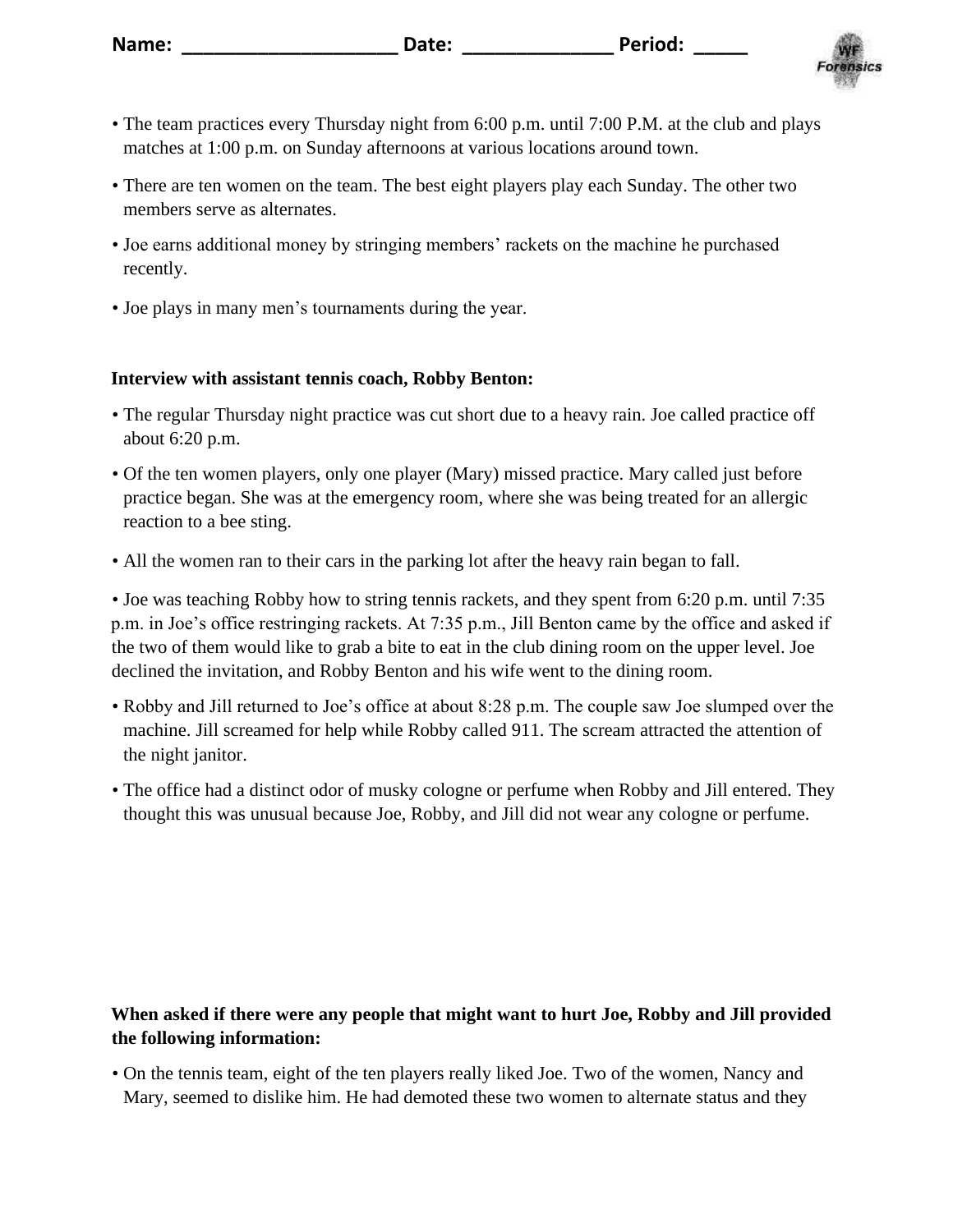

rarely got to play in matches. Mary asked Joe out recently, but Joe told her he was not interested in dating her.

- Joe was dating Jane Green. Jane was the daughter of Freddie Green, a club member. Freddie had warned Joe sternly several times to stop dating his daughter. Freddie did not like the 10 year age difference between Joe and Jane.
- Last week Joe played in a club tournament and won as usual. In the semifinals he played Dave Jones. He humiliated Dave on the court and laughed each time his serve sped by Dave untouched. After the match, Dave told Joe that he would pay for making him look like a fool in front of everyone.
- Joe had recently strung Gary Morrison's tennis racket. Gary demanded that Joe string it at a very tight tension. Joe warned him that this was too high a tension for Gary's very expensive racket. The next day, Gary's racket cracked while he was playing. Gary stomped into Joe's office and accused Joe of doing shoddy work in stringing the racket. He demanded that Joe buy him a new racket. His racket cost over \$500. Joe refused and Gary stormed out of the office. • The wives of both Ryan Jones and Jeff Turner play on the women's team Joe coaches. On several occasions both of these men have accused Joe of making inappropriate remarks and advances toward their wives. In fact, both have threatened Joe publicly.

### **Interviews with Tom Sweeny, the night janitor:**

- Two or three days ago, Tom overheard Joe on the phone talking to someone about a fight he had gotten into with a club member recently. He did not hear the person's name, but he did hear Joe say the person scratched his face and nose pretty badly and told him he would get worse than that next time.
- Tom reported a strong odor of cologne when he walked into Joe's office the night he was found dead. • Tom also confirmed the information that Robby and Jill gave police about people who might want to hurt Joe.
- Tom added that he liked Joe okay, but he could be a real show off and hard to deal with sometimes. Conclusions based on witness interviews: Police decided that Robby, Jill, and Tom were not suspects since all three had iron-clad alibis for the time of death corroborated by several members in the club.

### **Autopsy results:**

The autopsy results were available the next day and included the following information: • Cause of death was strangulation. The weapon used was a long piece of tennis string from Joe's stinging machine. Due to the angle of strangulation marks, the murderer was most likely taller than the victim.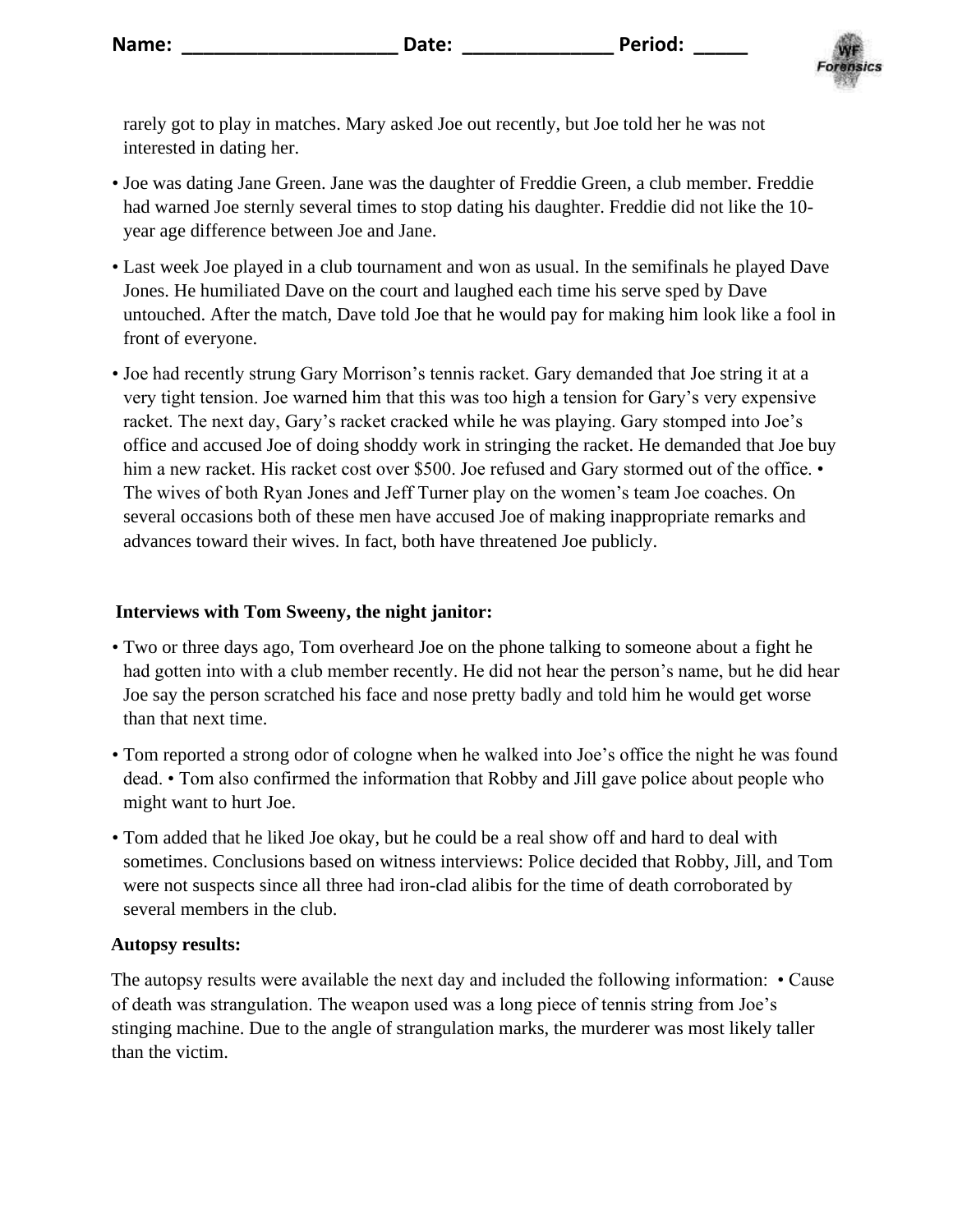

- Joe had scratches on his face and nose that were about three days old. They appeared to be inflicted by another person rather than an animal.
- Both white cat hairs and blonde human hairs were found on Joe's body.
- The red fabric taken from the racket stinging machine was confirmed to be nylon. It most likely came from nylon workout shorts.

## **After officially ruling the case a murder, police established and interviewed a number of suspects. Each suspect denied any involvement in Joe's murder. The following information was obtained from the interviews:**

- Ryan, a bank loan officer, and Jeff, a golf instructor, both have wives that played on Joe's tennis team. • Gary is a veterinarian.
- Only Freddie's shoe size is smaller than men's 10 or women's 11.
- Ryan, Dave, and Freddie wear cologne.
- Gary has a part-time job at the club. He teaches kickboxing class every Thursday night between 7:30 p.m. and 8:45 p.m. He has not missed a class in two years.
- Jeff and Nancy are both 5 ft, 11 in. tall but Mary is 1 in. shorter than Nancy.
- Ryan, Jeff, Gary, and Nancy all have blonde hair.
- Ryan, Freddie, and Nancy own white cats. Freddie usually takes a kickboxing class from Gary on Thursday night, but he was not in class this last Thursday night.
- Nancy is a perfume wearer.
- After tennis practice the night of the murder, Nancy headed to the mall, where she works in a men's store. She met a friend at the mall theater. She still had her ticket for the 7:00 p.m. movie showing.
- Mary is allergic to cats and perfume.
- Ryan, Gary, and Dave are graduates of the University of Georgia and are often seen at the gym sporting the Bulldog's red and black colors.
- Dave and Mary have black hair, while Freddie is bald.
- Ryan, Gary, and Dave are all more than 6 ft tall.
- Freddie is three in. shorter than Dave.
- All suspects but Jeff are avid runners and are often seen at the club in running shorts.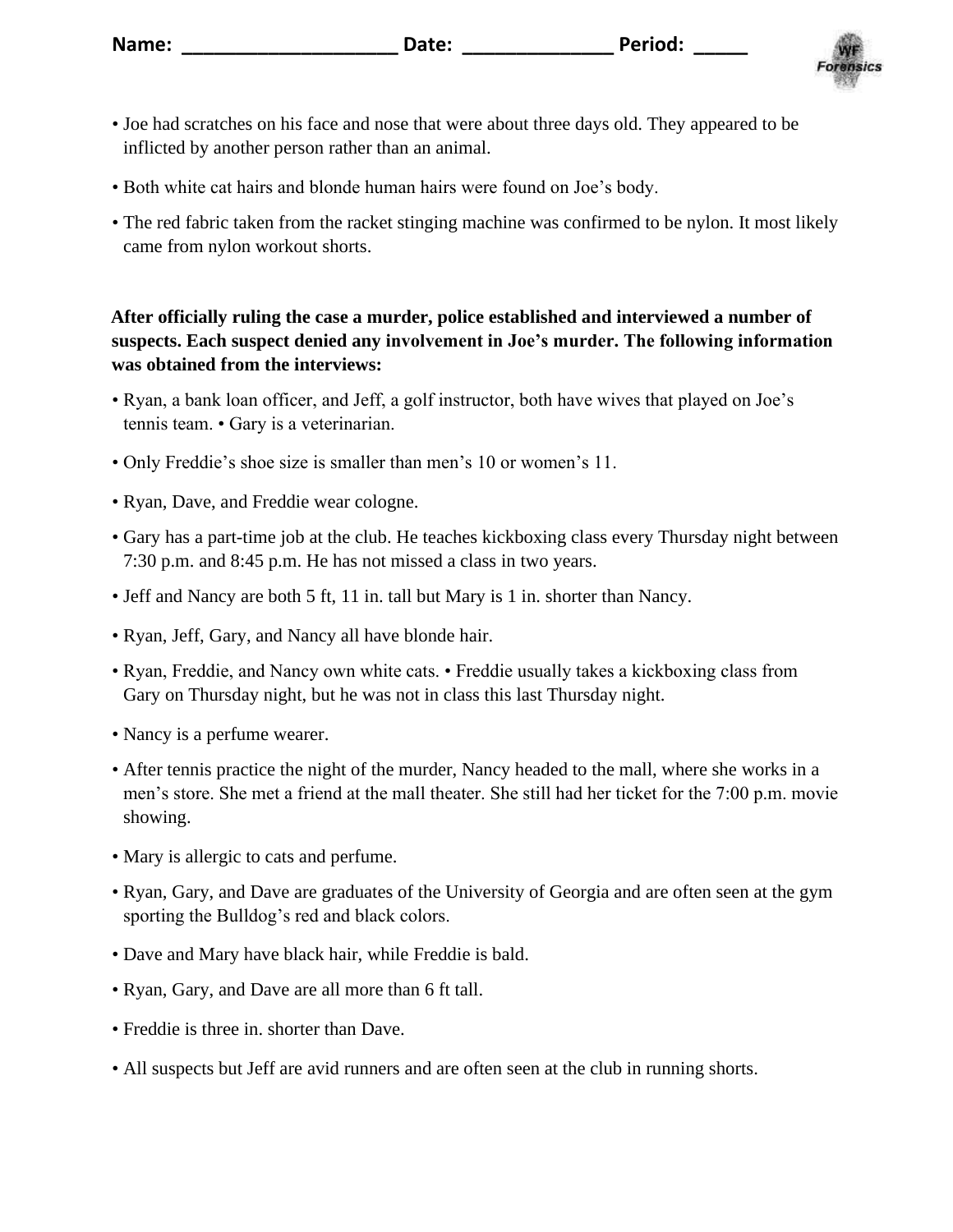

- Dave has a hamster, while Jeff is a dog owner. Ryan, Jeff, Dave, and Freddie said they were home during the time frame of the murder, but there was no one with them that could corroborate their stories.
- Nancy is a graduate of the University of Florida and hates the color red. 94 FORENSIC Science experiments
- **3. The Joe Alexander file is now complete since all evidence has been collected. Using deductive reasoning, figure out who most likely committed this murder. An organized way to assemble your data is to put it all into a logic table. The following table lists the names of the 7 suspects. Each time you find a fact that links that person to the crime, place an X in that box. When you complete the chart, the person with the most X's is your most likely suspect.**

| Logic Table |                                |                                                    |                                         |                                                      |                          |                                      |                                                         |                                                     |
|-------------|--------------------------------|----------------------------------------------------|-----------------------------------------|------------------------------------------------------|--------------------------|--------------------------------------|---------------------------------------------------------|-----------------------------------------------------|
| Suspect     | Shoe size<br>fits<br>footprint | Hair color<br>matches<br>human<br>hair<br>evidence | Has or<br>had<br>access to<br>white cat | Is<br>known<br>to wear<br>nylon<br>running<br>shorts | Taller<br>than<br>victim | Known<br>to wear<br>the color<br>red | Wears<br>cologne or<br>perfume on<br>a regular<br>basis | Did not give an<br>alibi that could<br>be confirmed |
| Ryan        |                                |                                                    |                                         |                                                      |                          |                                      |                                                         |                                                     |
| Jeff        |                                |                                                    |                                         |                                                      |                          |                                      |                                                         |                                                     |
| Gary        |                                |                                                    |                                         |                                                      |                          |                                      |                                                         |                                                     |
| Dave        |                                |                                                    |                                         |                                                      |                          |                                      |                                                         |                                                     |
| Freddie     |                                |                                                    |                                         |                                                      |                          |                                      |                                                         |                                                     |
| Nancy       |                                |                                                    |                                         |                                                      |                          |                                      |                                                         |                                                     |
| Mary        |                                |                                                    |                                         |                                                      |                          |                                      |                                                         |                                                     |

### **Logic Table**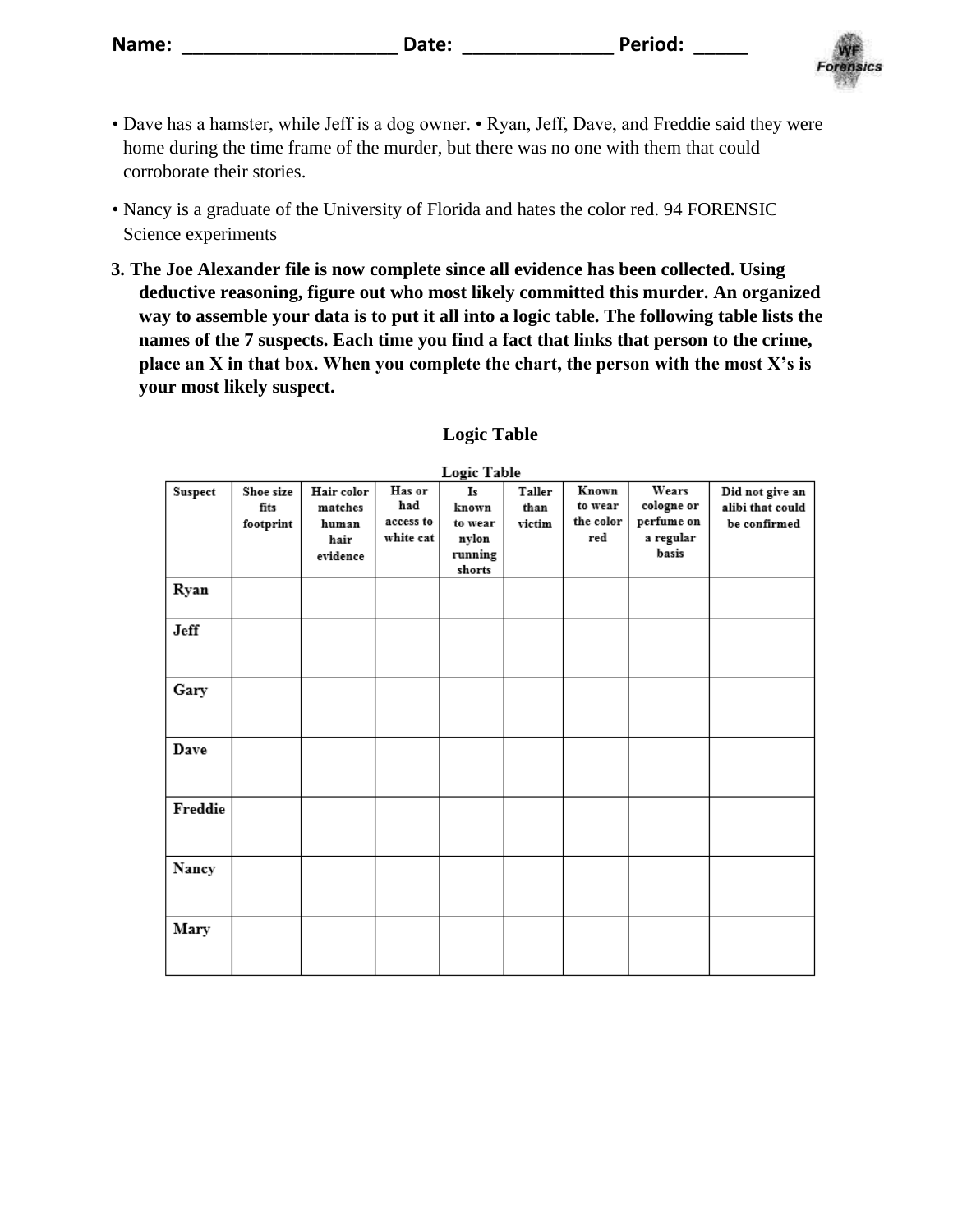| Name |  |
|------|--|
|------|--|

Date: **Name Period:** Period:



## **Analysis Questions:**

1. Who committed the murder?



**Claim**: Person's name





**Reasoning**: Explain how the evidence supports your claim.

Do you know for certain that the person you chose as your most likely murderer did indeed commit the crime? Explain how you used *Deductive Reasoning* to solve this crime.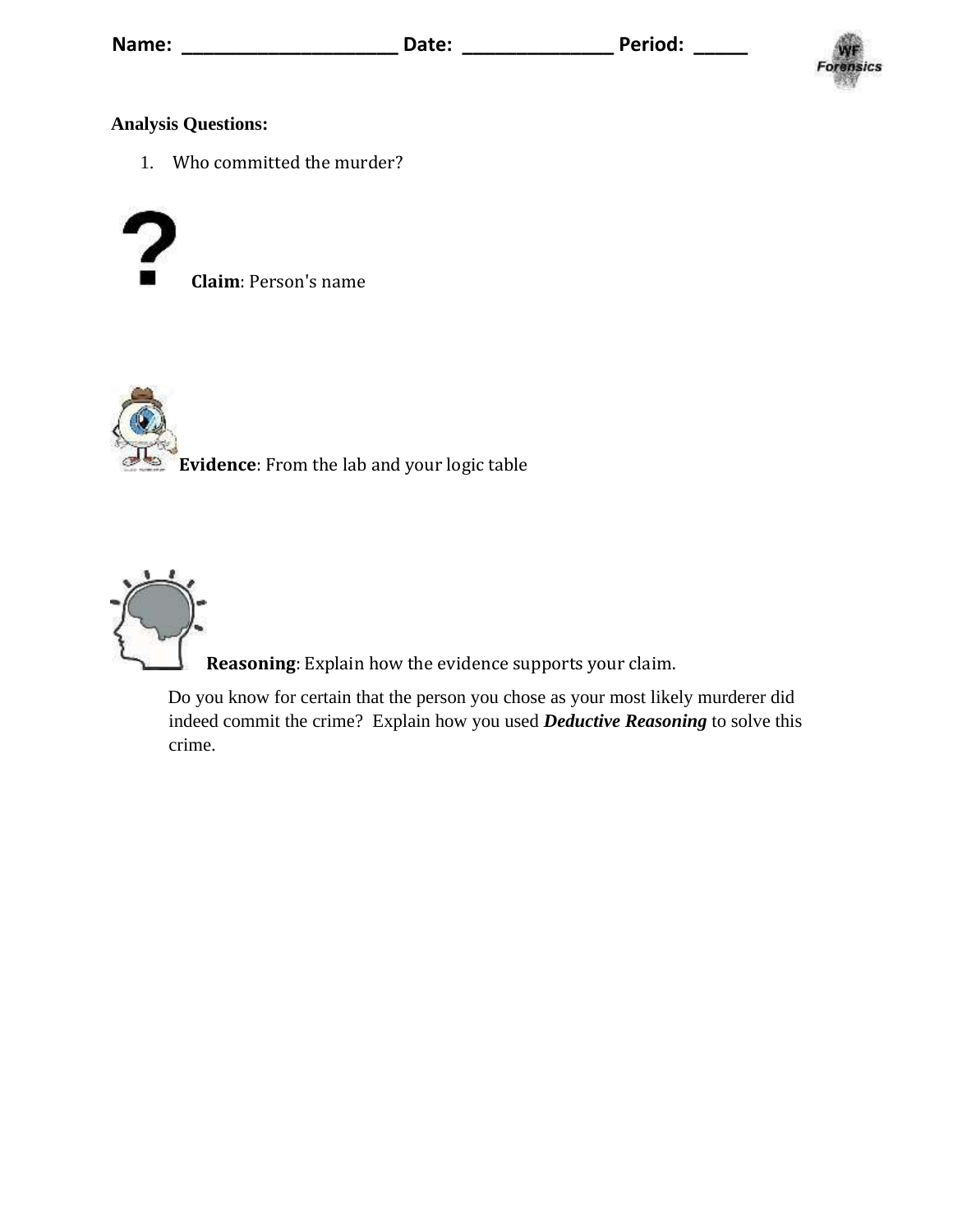| Name: | Date: | Period: |  |
|-------|-------|---------|--|
|       |       |         |  |



2. Who was the least likely murderer? Why?

3. Which suspects were able to produce reliable alibis?

4. List the possible motives for each of the seven (7) suspects.

| Jeff: |
|-------|
|       |
|       |
|       |
|       |
|       |